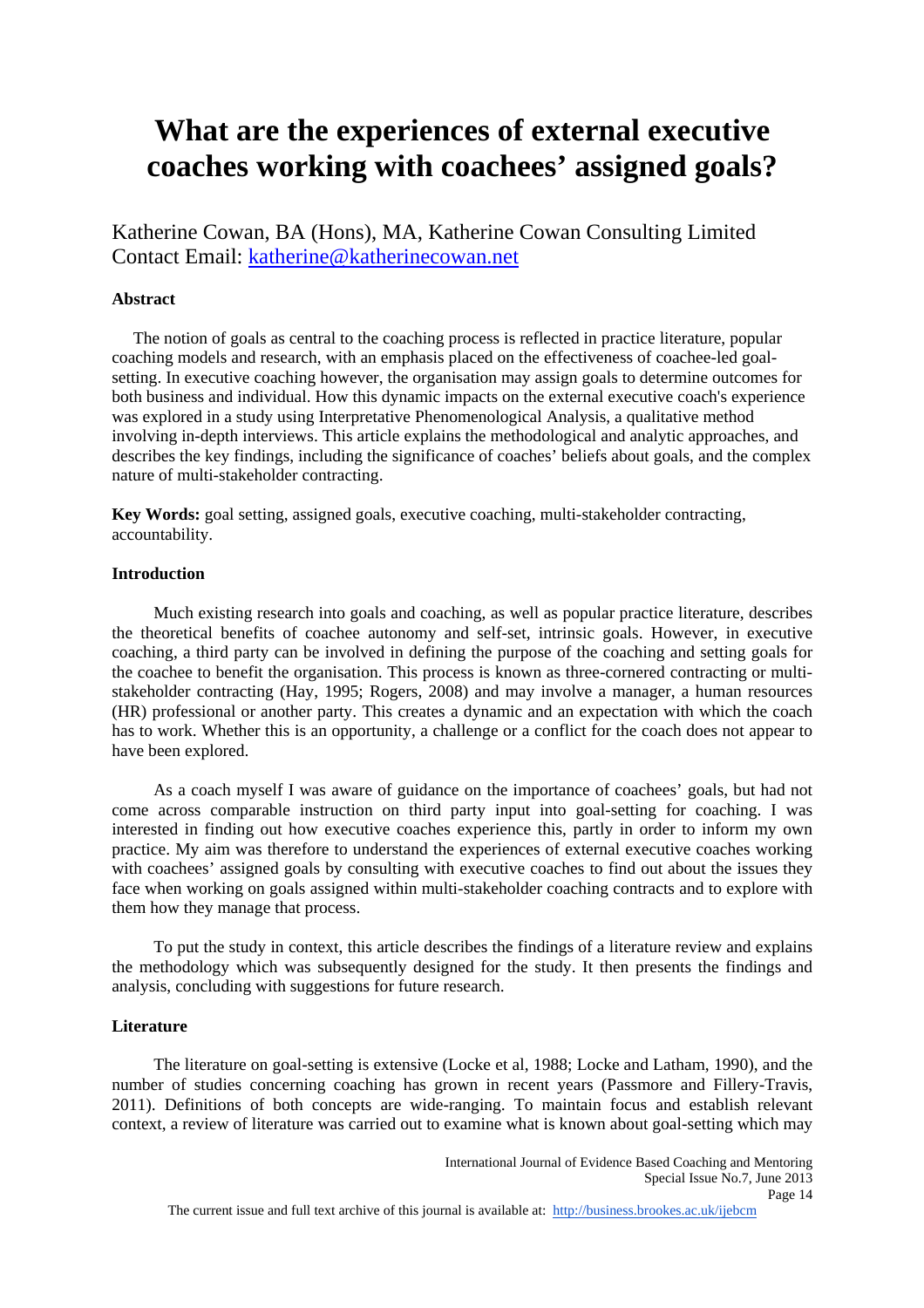be relevant to executive coaching, to identify knowledge of the nature of assigned goals in executive coaching, and to establish what is known about the experiences of executive coaches therein.

#### *Goals and wellbeing*

 For some, the nature of the goal and the way we feel about striving for it has a direct impact on wellbeing. For example, Brunstein (1993) monitored the characteristics of a sample of undergraduates' goals and the changes in their subjective wellbeing, over one semester. The results show that subjective wellbeing can be predicted by goal commitment, goal attainability and progress towards goal achievement. Such theory may be usefully applied to coaching, although it should be noted that the evidence is from a limited sample: students who, generally, have been incentivised with financial reward or extra credit, which may undermine the reliability or applicability of the results (Locke and Latham, 1990).

 Looking at motives and goals, researchers have examined the differential impacts of goals which are either implicit (directly correlated with a person's innate values) or explicit (linked to external motives, such as social demands and duties). Self-determination theory, for example, suggests that goals must reflect an individual's innate needs and values in order for them to thrive: a conflict between goals and values leads to poor motivation, performance and wellbeing (Deci and Ryan, 2000). In research with managers, whose goals conflicted with implicit motives, psychological distress increased (Kehr, 2004).

 While the argument for goals to be closely aligned with inner values is justified, it might imply autonomous decision-making or a choice in goal pursuit. This position has been criticised for not reflecting the nature of business goals which may be obligated or assigned (Latham, 2007).

#### *Goals and performance*

 While much research into goals and wellbeing implies a level of autonomy in goal choice, the research on goals and performance appears to focus on organisational contexts and goals which are allocated rather than chosen. Indeed, executive coaching is likely to be initiated by a manger or HR professional (Coutu and Kauffman 2009), who may also expect to set the aim of the coaching and the associated goals (Stokes and Jolly, 2009; Walker-Fraser, 2011).

 Goal type can have implications for performance. The effects on performance of either learning and performance goals, for example, have been examined across a number of research studies, but with varying conclusions. Learning or mastery goals are characterised by the acquisition of skills or knowledge, while performance goals focus on an intended outcome. It has been suggested that when someone lacks ability, they need to focus on *how* they will achieve (a learning goal), rather than *what* they will achieve (a performance goal) (Seijts and Latham, 2012).

 Setting someone a task without ensuring they have the skills to achieve it can result in stress. Indeed, it has been suggested that "Coaching has a mastery oriented goal structure" (Moen and Skaalvik, 2009, p.44) and that those who engage in coaching may be learning goal oriented by nature (Scriffignano, 2011). Reporting on research carried out in a simulated business environment, Seijts and Latham (2005) found that performance was highest for those with a learning goal.

 The significance of goal difficulty is emphasised by Locke and Latham (1990) as more of an influencing factor in goal outcome than goal origin: the harder the goal, the greater the increase in performance. However, they offer a caveat: "If the goals set are not within the ability of the person to attain, they will not be attained" (1990, p.223). From a coaching perspective, it is therefore important to determine if goals are realistic, and if they are better approached as learning tasks, or are outcome and performance-focused. Unachievable goals may be detrimental to confidence, commitment and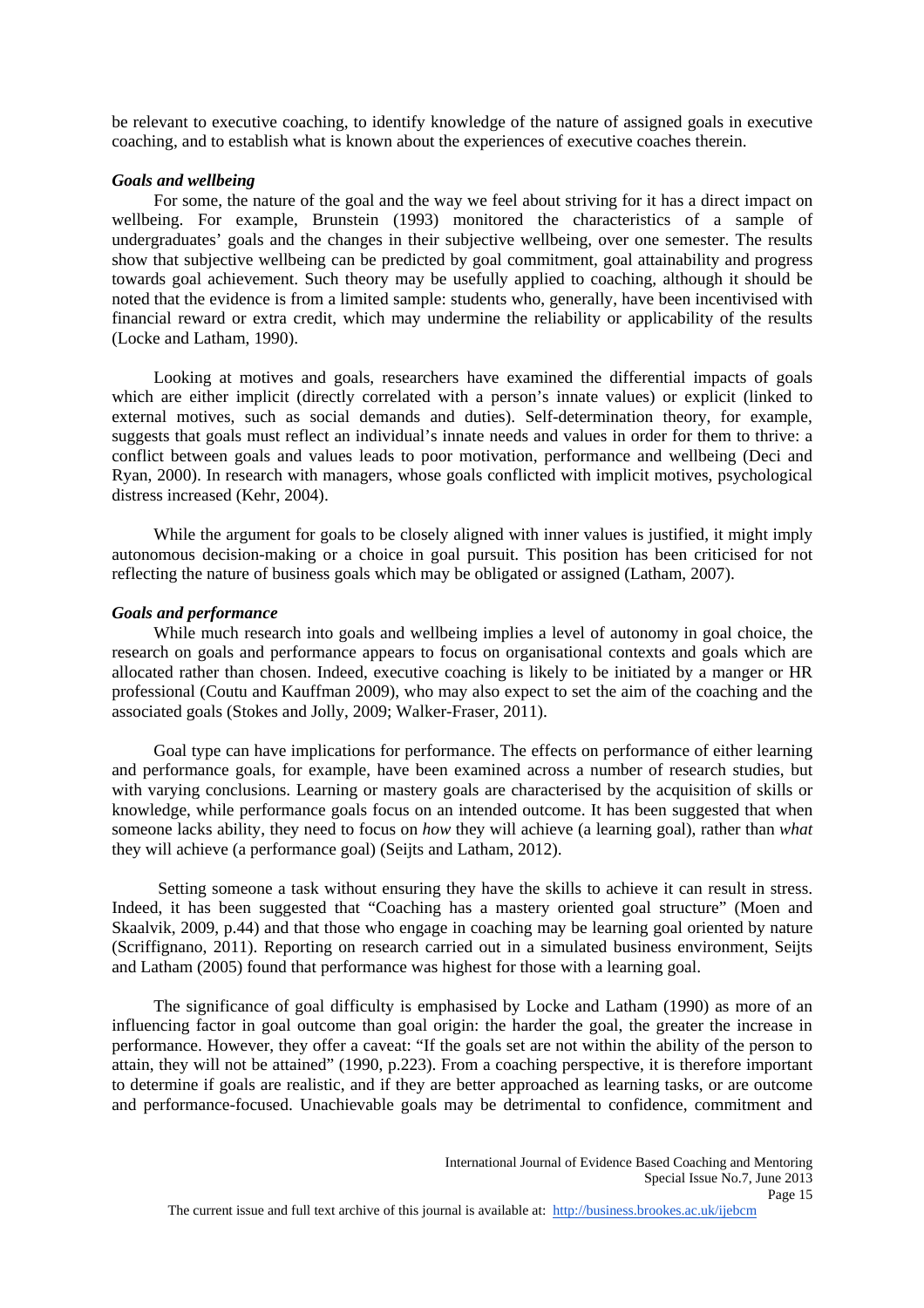wellbeing. No research was identified which documents the experience of coaches when working with unachievable assigned goals.

#### *Goal origin*

 The research on goal origin is contradictory. Indeed, Locke and Latham describe it as "both voluminous and controversial" (1990, p.125). Some research suggests that autonomous, self-set goals are inherently intrinsic, and therefore motivating and beneficial (Sheldon *et al*., 2004). Indeed, it has been suggested that coaching has an andragogical framework, underpinned by the notion of selfdirection (Cox, 2006). Conversely, it has also been suggested that self-set goals can be limiting, particularly in the face of a complex task. Assigned goals may instead lead individuals to improve their knowledge, raise their expectations and increase their motivation (Osman, 2012). Where an employer sets the goal, the coachee may feel manipulated, but the coach can help them find an autonomous rationale for the goal (Spence and Oades, 2011). How this is experienced by the coach, with a responsibility to both coachee and organisation, remains unexplored.

 Seijts and Latham (2012) suggest that enabling participation in goal-setting, between organisation and coachee, can lead to more ambitious goals, and therefore higher performance. In the practice literature Hay describes the "three-cornered contract" (1995, p.52) between coach, coachee and organisation, while Rogers (2008) extends this to four corners with multiple stakeholders involved in setting goals. Both suggest this type of multi-stakeholder contracting will meet the needs of all parties, but the Chartered Institute for Personnel and Development (CIPD) acknowledges potential conflicts between organisational and individual objectives (Jarvis, 2004; Knights and Poppleton, 2007). No research was identified which explored the experience of multi-stakeholder contracting from the coach's perspective.

# **Methodology**

 The aim of the study was to explore the experiences of external executive coaches working with coachees' assigned goals. The literature review highlighted a lack of analysis of experiential data on the topic. The objectives were therefore: to interview executive coaches about working in situations where goal-setting has involved a third party; to understand how they perceive this phenomenon; and to explore what it is like for them to experience it.

 The research topic was chosen for its relevance to the coaching profession. However I was conscious that my interpretations would be inextricably a part of the research process, so a reflexive approach was required in order to manage my subjectivity (Willig, 2008). Ontologically, I think reality is constructed, subjective and open to multiple interpretations. Epistemologically, I therefore think knowledge can be based on people's experiences and the way in which they interpret and relay them (Saunders *et al*., 2009). The study was therefore located in an interpretivist paradigm.

 This meant that the research question was best answered through an inductive, exploratory and qualitative approach. Hence my methodological choice of Interpretative Phenomenological Analysis (IPA), a branch of phenomenological research which is "committed to the examination of how people make sense of their major life experiences" (Smith *et al*., 2009, p.1). IPA seeks to explore experience from the research participant's perspective, but acknowledges the implications of the researcher's world view and interaction with the participant (Willig, 2008). It takes a hermeneutic approach, so involves the traditional phenomenological focus on description (Moustakas, 1994), but also invites interpretation and thus the revealing of new aspects of a phenomenon (McLeod, 2001). IPA's idiographic nature means that is concerned with the particular, seeking to understand an outcome but examining individual cases (Coyle, 2007), without making claims at group or population level.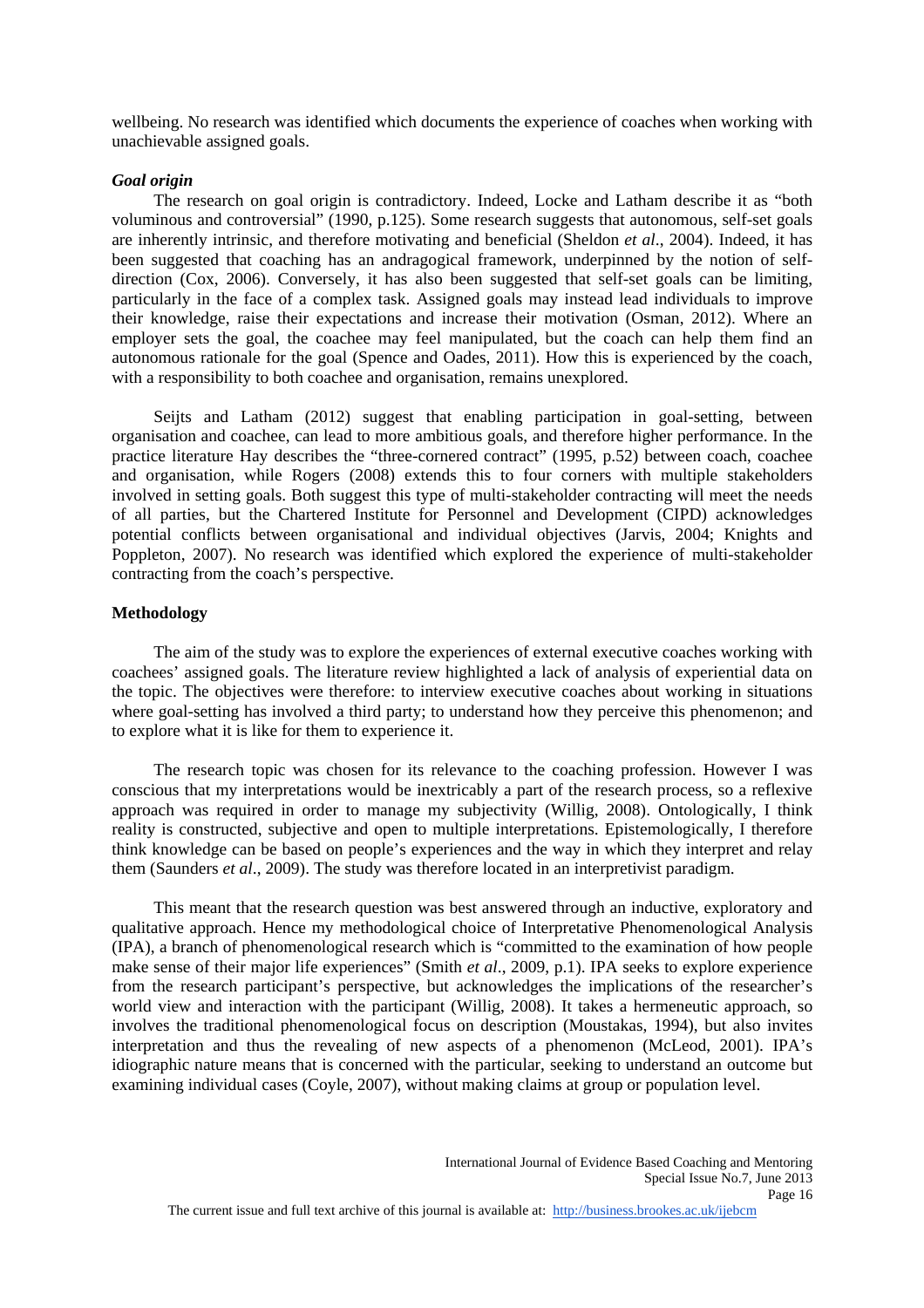IPA does not test hypotheses (Reid *et al*. 2005), and so is appropriate for an under-researched issue. One of the limitations of IPA however, is that while it interprets, it does not try to explain. However, it has been suggested that phenomenological methods can generate unexpected insights, challenge assumptions (Willig, 2007). IPA recognises that individuals' accounts are partial and not conclusive, but by allowing interpretation IPA research can offer insights for policy and practice (Hefferon and Gil-Rodriguez, 2011). A further limitation is that IPA relies on individual accounts, and is thus limited to participants who can talk about their experiences. The data gathered are thus a language-based construct of an experience, further removing the researcher from the experience itself (Willig, 2008). By relying on participants who were happy to talk about the issue, and therefore had an interest in it, there may be respondent bias in the findings. The findings are subjective interpretations of others' descriptions, but they are not definitive explanations, and they should be extrapolated with caution.

### *Data collection*

 The research required input from participants who identified as executive coaches, worked as external contractors and had experience of working with assigned goals. I employed a purposive selection strategy, promoting the project to my existing business contacts and via online professional networks. I made it clear that they needed to be able to offer insights as external executive coaches with experience of coachees' assigned goals, and left them to self-define as such. Potential participants were sent an information sheet and, if happy to proceed, were asked to sign a consent form. The final participants were four female and two male executive coaches, with experience ranging from five to 20 years coaching. They worked across a range of settings with small and large private, public and voluntary sector clients, although many of the examples given for their work with assigned goals focused on their corporate clients.

 One-to-one interviews were carried out either in person or, for two participants, over the telephone. Each interview was informed by a semi-structured topic guide containing seven questions, plus various probes depending on answers. Themes included the role of an external executive coach, contracting for goals, the meaning of assigned goals and requests for examples of working with coachees' assigned goals. These were recorded and transcribed verbatim. They were coded as Research Participant (RP) 1 to 6.

 IPA takes an idiographic approach, where each transcript is analysed gradually and in detail before identifying themes, hence limiting the participants to six. Being new to IPA research, I adopted Smith *et al*.'s (2009) model, an iterative case-by-case process where each stage of immersion in the data informed the next. The term 'organisation' is used to describe the third part involved in the contracting, alongside coach and coachee.

# **Analysis and Discussion**

 Analysis of the data resulted in the identification of three key themes: beliefs about goals; contracting for assigned goals; and assigned goals and accountability. These are discussed below.

#### *Beliefs about goals*

 A literature review identified multiple examples of goal-setting as a component of executive coaching practice. All interviewees focused on the notion of goal-setting and its implications for contracting, as opposed to the theories of goal type and technique highlighted in the literature. However, not all participants placed an equally strong emphasis on the necessity of goal-setting.

 Some participants were absolutely clear that coaching needs goals, with assigned goals needed to deliver productive coaching sessions, and as a means of evaluation: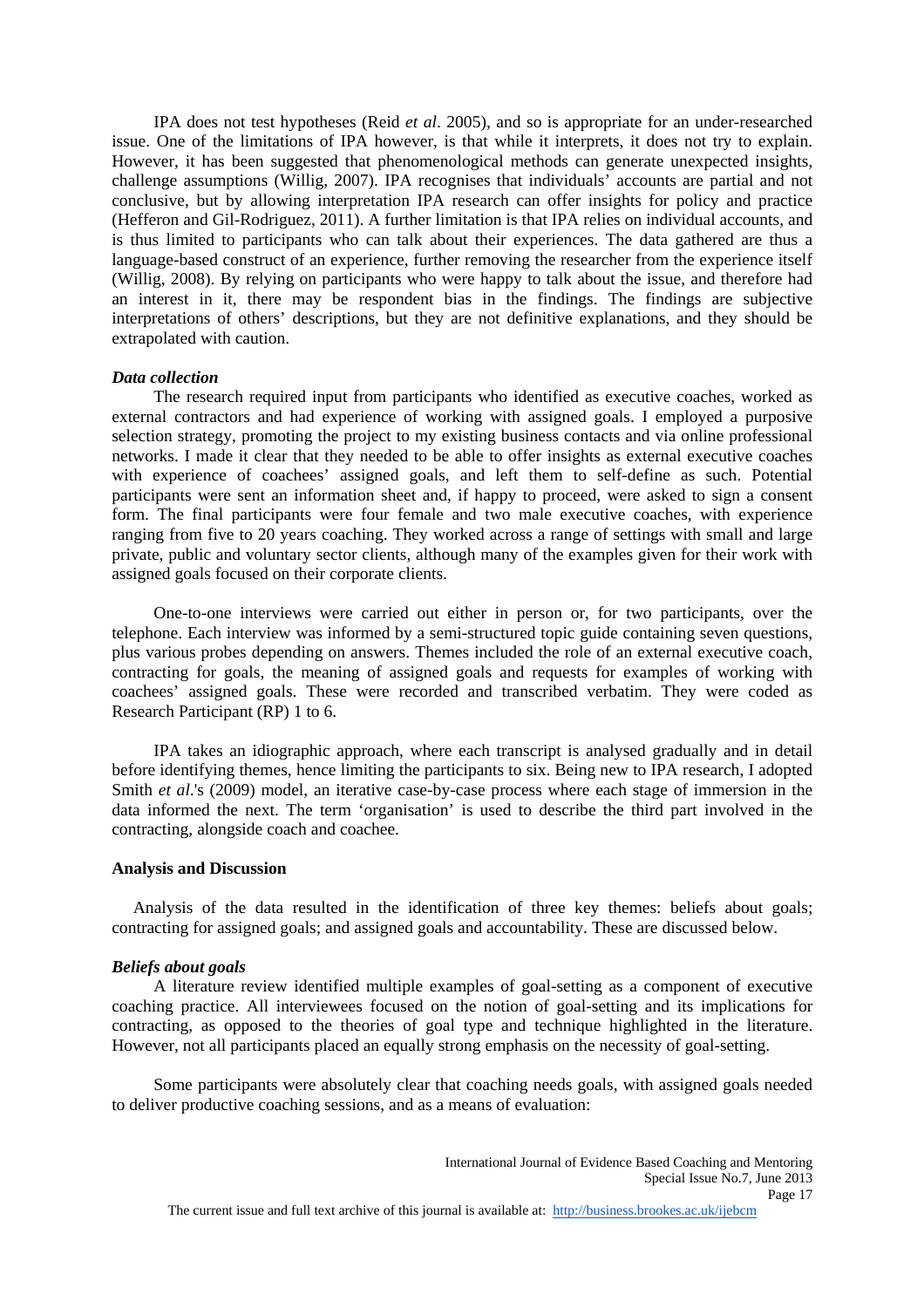*It's all about the goals for me, absolutely. The goals, setting goals means that the conversation is purposeful. So for me everything comes back to those goals. It's the way we evaluate the success of coaching for the client essentially. The role of the goal is to work out why you even want this stuff, it's so important […] So if I couldn't have goals I don't know where I'd be!*  (RP2)

RP6 suggested that assigned goals enable an organisation to measure value for money, and they help the individual measure and evaluate their progress:

*If they're sitting there for a couple of hours once a month they have to have a sense that those two hours were well spent. […] They can look back at some of the goals and areas we've covered.* (RP6)

RP4 made clear that they are a fundamental aspect of executive coaching and an accepted part of her work:

*Assigned goals means written down, prioritised, agreed by all parties, and it's what you're paid to do whatever else happens.* (RP4)

She suggested that there was typically synergy between assigned goals and the coachee's own goals, even if they are expressed differently, or the coachee's goal is more personal. Her experience of coachee commitment to organisational goals perhaps demonstrates Locke *et al*.'s (1988) theory that an authority figure setting the goal enhances goal commitment.

 Other participants expressed different beliefs: goals are a starting point, but may not predict the ultimate outcome of the coaching. RP1 felt that meaningful coaching goals were best identified through a gradual process of emergence and discovery. The notion of assigning goals was therefore frustrating and flawed:

Y*ou know, no matter how much time you spend with the goal-setting, they're going to have changed by the time you're three or four sessions in. But there's a kind of belief system around the importance of setting clear goals at the start. And it's certainly what an organisation understands. […] I just think it's based on a faulty assumption that we know where we're headed.* (RP1)

RP1 suggested that, culturally, organisations are goal-driven, and it has been argued that the coaching profession is reinforcing that culture (Jinks and Dexter, 2012). RP1 felt that trying to assign a goal at the start of the coaching led to the setting of superficial goals, which are neither wholly helpful to coachee nor organisation. She describes assigned goals as "the tip of the iceberg":

*That's what you can see and that's what you can measure, but for me, the real stuff is going on underneath the surface.* (RP1)

Feeling under pressure from organisations to focus on their goals, RP1 suggests, has unhelpful consequences for all parties, including the coach, where the focus remains at a superficial level, and the opportunity to make real and significant progress or change is missed. While RP4 suggested convergence between a coachee's and an organisation's goals, RP1 observed a greater level of motivation and energy when a coachee works on self-set rather than assigned goals.

 RP3 also described experiences of coaching goals taking time to emerge, where the outcome of coaching may even be the identification of a meaningful goal. RP5 described the role of goals in executive coaching as providing "a bit of an agenda around contracting." For him, an assigned goal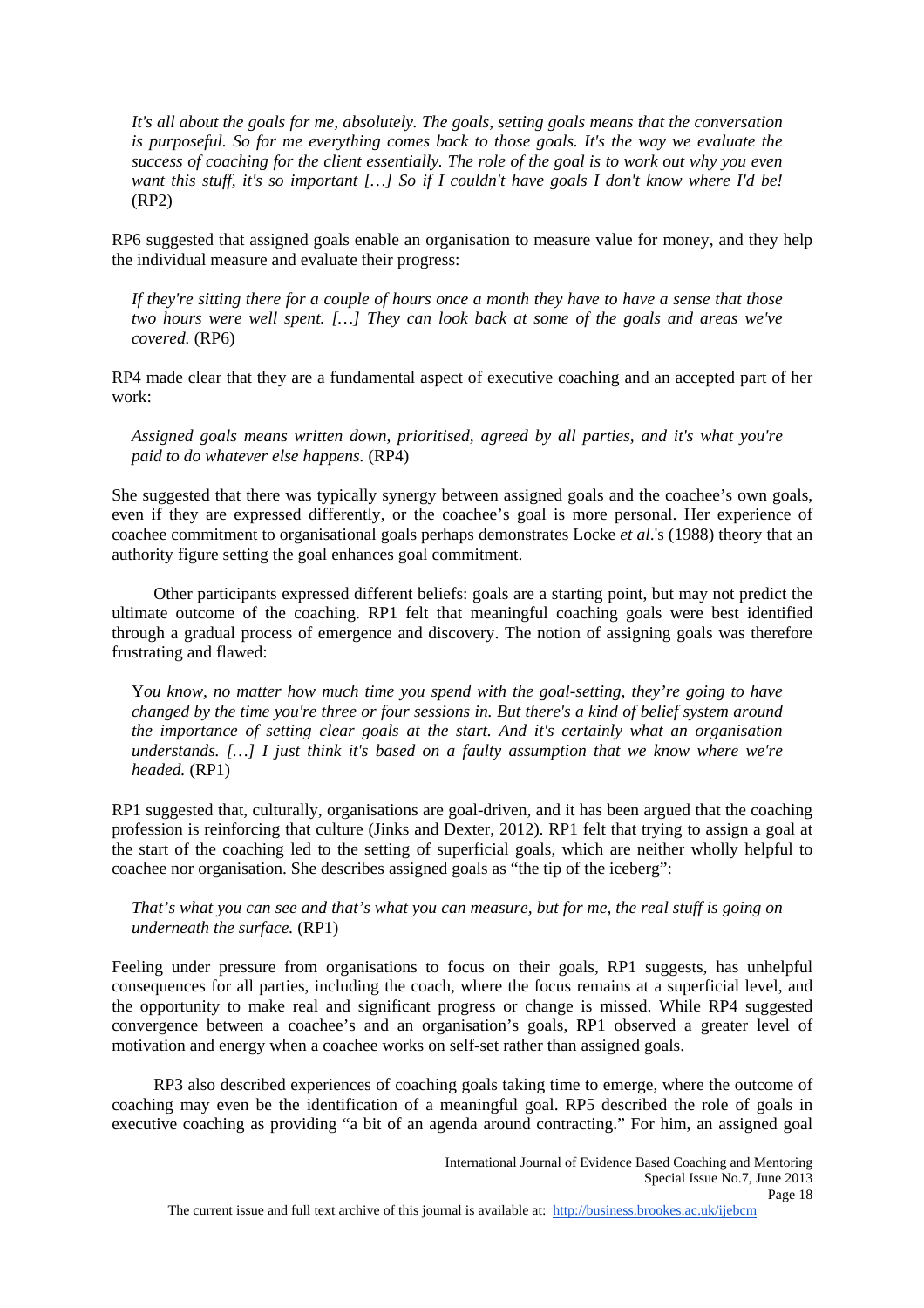provided a starting point, but was not necessarily indicative of an outcome, or something he as a coach feels tied to:

*I treat it more as a presenting issue than anything we have to worry away at all the time, and, you know, you might keep coming back to it and looking at it from different perspectives, but it's a belief of mine that you can make progress with things by kind of letting go of the goal…*  (RP5)

The notion of 'letting go' and allowing the goals to emerge organically echoes recent papers on liberation from coaching goals (Clutterbuck, 2010; Jinks and Dexter, 2012). RP5 did not seem to suggest that this was in contrast to the cultural norms of the organisations for which he worked, and therefore the potential tension of this dynamic did not feature in his interview.

# *Contracting for assigned goals*

 The research found that the process of contracting for assigned goals among multiple stakeholders was, for some, complex, challenging and had the potential to create an uneasy power dynamic. The most commonly-described feature of the process of identifying assigned goals was the three-way meeting. Here, having talked informally with both parties, the coach meets with both the coachee and either a line manager or a representative of HR, or both, to discuss what each stakeholder wants the coaching to address. The importance of each player is acknowledged in HR coaching guidance (Jarvis, 2004), and is a key means of ensuring that the coaching relationship incorporates the organisation's perspective (Ogilvy and Ellam-Dyson, 2012). However, the reality of the three-way meeting's set-up and delivery from a coach's perspective appears to be less documented. The present research captured a range of coaches' feelings about the three-way meeting, including motivation, fascination, discomfort and frustration.

 Participants suggested a range of benefits of a three-way meeting. It enables the coach to understand the coachee's working context and to gain insight into the dynamic between the coachee and the organisation. The three-way meeting can also be beneficial to the coach in terms of selfprotection. By contracting openly with all parties, understanding the organisation's needs and agreeing the goals for the coaching in an open forum, coaches are protecting themselves from unrealistic or unspoken expectations and subsequent disappointment on the part of the organisation:

# *I'm thinking about my own accountability and making clear what I'll be held accountable to.* (RP5)

 While the three-way meeting may avert the risk of an organisation being unclear about or unrealistic in its expectations of the coaching, participants also described the range of challenges associated with the three-way meeting. RP3 frequently described the three-way meeting as "not comfortable". The organisation itself can create challenges which impact on the coach's experience, such as when HR has commissioned coaching for an individual, but the line manager is not engaged. Sometimes line managers may not make time for the three-way meeting. The implications of this are ambiguous: they may trust the coach and the value of the coaching process; or they may not value it at all. Some participants felt that an organisation's contribution to a three-way meeting needed to be managed correctly to be successful. However, this can be problematic if an organisational representative lacks the skills required or is not prepared to have difficult conversations. While this is beyond the coach's control, it can still have an impact on the contracting, and therefore the nature of the work:

*So the sponsor not living up to their role is a real problem. I think it's very, very hard for them to have that conversation. I do think the three-way is very stressful for both, in fact for all* 

The current issue and full text archive of this journal is available at: http://business.brookes.ac.uk/ijebcm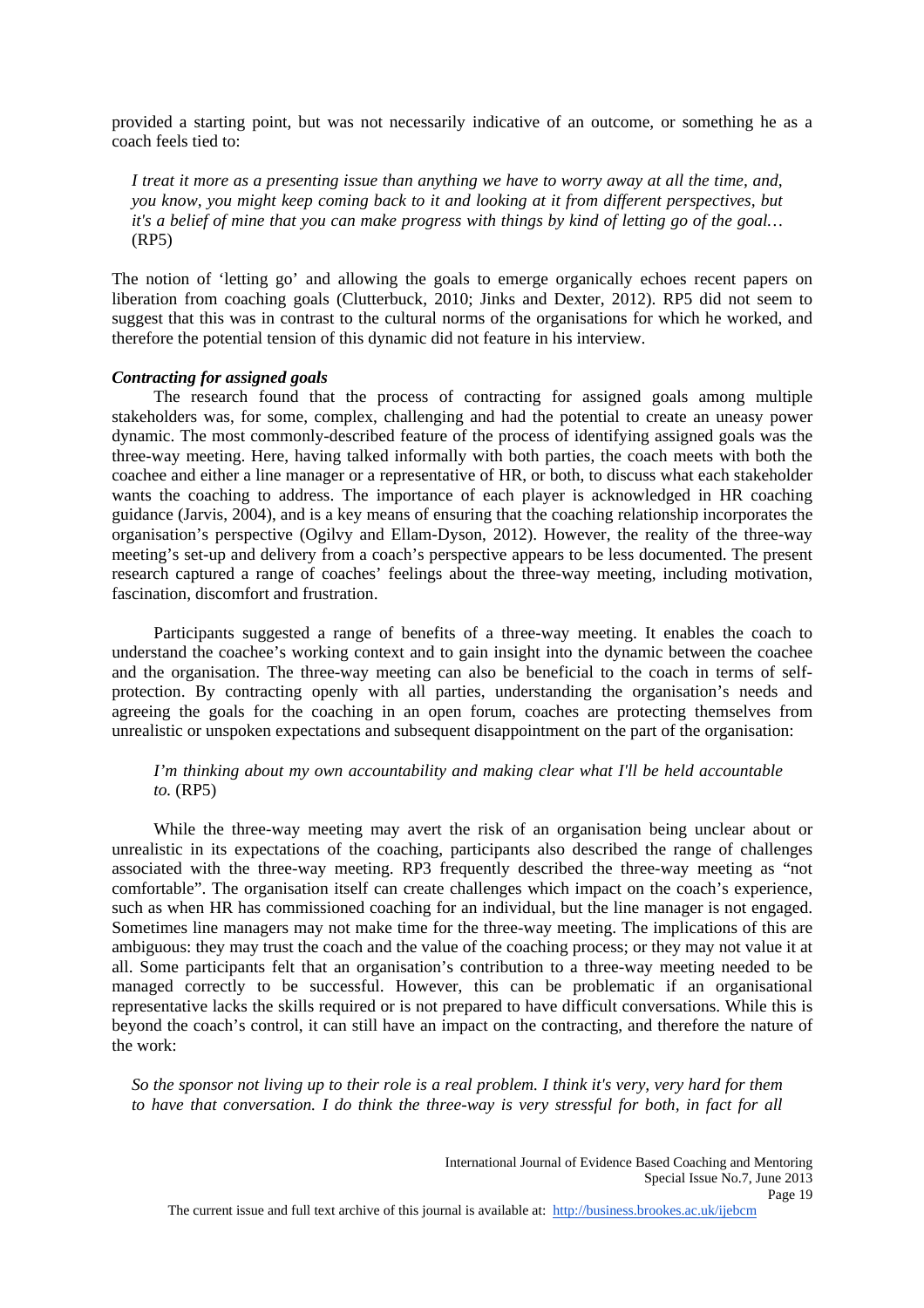*three because the coach picks up on it. I think a sponsor often thinks 'you just go away and fix it', and they don't realise the degree to which they are really critical*. (RP4)

Coaches described how organisations might 'use' a coach to deliver a difficult message or to manipulate or 'fix' a coachee's behaviour, masking it as the assignment of a goal. RP1 introduced the notion of hidden agendas in coaching, where the organisation may not be completely upfront about its purpose for the coaching. It may be using it as a means of achieving a covert goal, such as being seen to follow due process prior to instigating disciplinary procedures, posing a possible threat to the purpose and integrity of the coaching:

*I've been an HR person and I know that organisations are Machiavellian. They have all sorts of agendas, some of which you never know about, and coaching is a double-edged sword: sometimes it's used as a reward, sometimes it's used as an avoidance tactic, you never really know. So when you meet somebody who's come for coaching, and you see a set of objectives which you think are unrealistic, you start to wonder 'is that simply that they don't realise the limitations of coaching? Or is it that they're making it look like they're trying but they don't expect to succeed?' (*RP1)

 RP2 described part of her role as a coach as deciphering the agendas, and potentially having to challenge the organisation. She describes the ambiguity and uncertainty in those early stages of contracting as "quite stressful", particularly where she had had to go against the organisation's agenda. In one example the organisation was a high-paying client, and the loss of that business would have had serious implications for the coach. RP5 also described how coachee and organisation could have different priorities, stressing the importance of not being drawn into "a covert agenda", but adding that he would be likely to prioritise the coachee's agenda. He relays no sense of risk about following his professional instincts and not the organisation's agenda:

*The attitude I take is, at the end of the day, I focus on the client and what the client wants to do and I work to the best of my ability with the organisation's agenda, as long as it is visible to the client, and I won't get involved in a covert agenda.* (RP5)

 While the power of individuals in help-giving professions, and the potential for abuse of that power, is recognised (Hawkins and Shohet, 2006), it could also be said that the external executive coach's position is precarious. A coach's work may be judged against a change or action instigated by someone else, which the coach cannot control. Future remuneration may depend on that judgement. This has direct implications for how a coach experiences the goals which the organisation has assigned, particularly if the coach feels the organisation's agenda is unclear or unhelpful, but is unable to change that. The findings make a link between remuneration and integrity: a coach's decision to challenge may put remuneration at risk, but the need to act with integrity may be stronger, both in terms of taking money for the right reasons, and doing the right thing by his or her own standard of ethics. RP2 highlighted the dynamic between a coach's integrity and remuneration, where the organisation could theoretically put the latter in jeopardy:

*You are aware that [the organisation] has commissioned you and that they are paying. So, you want to make sure that you're doing something that will benefit them. So what I had to do was be really brave because what they initially wanted wasn't actually what was best for them. There was a judgement call there: would they have preferred just a coach that would have followed the party line? I could have just done that, taken the money.* (RP2)

The coach's integrity is a key factor in managing power dynamics. However, RP1 emphasised the reality of a competitive market place, creating tension between economics and ethics when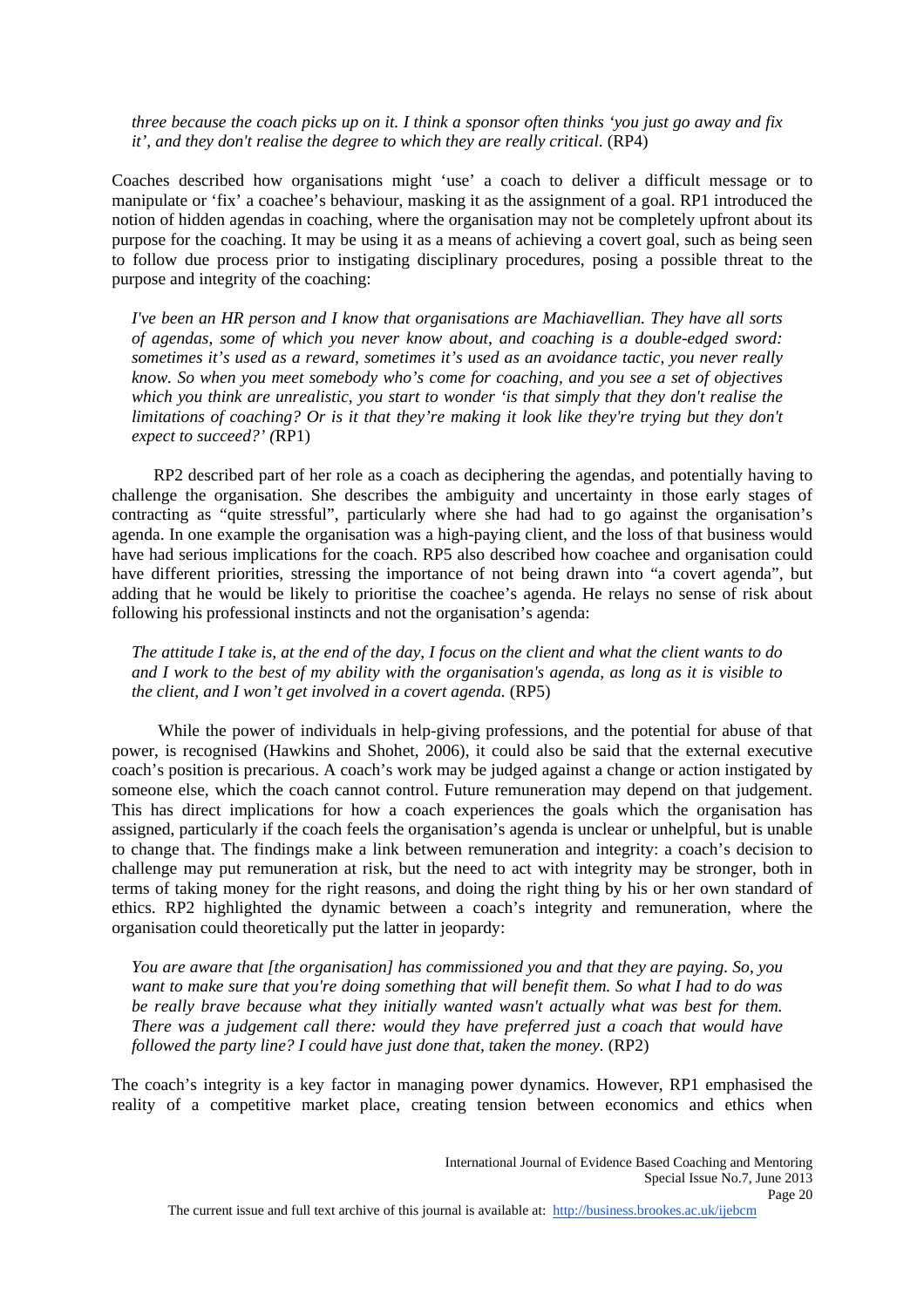approaching a multi-stakeholder situation where potentially unrealistic or inappropriate goals have been assigned:

*Well the reality is, you don't bite the hand that feeds you. It's a tough world out there. There isn't enough coaching work to keep everybody happy […] there is an imbalance of power. And so it's about values and beliefs and morals and all the rest of it, and there will be times where you know you can't be true to yourself to continue. But there's a whole blurry line where you'll put up with it because it means you get to do interesting work you wouldn't otherwise do*. (RP1)

Sherman and Freas (2004) suggest that a coach should have the confidence to walk away from an uncomfortable contract, but the present research suggests that this decision is not straightforward.

### *Assigned goals and accountability*

 The research explored how executive coaches experience the ongoing coaching process following multi-stakeholder contracting to assign goals. Hawkins suggests that in order to create value, a coach "must be clear about what and who my work is in service of" (2008, p.36). However, while the organisation may assign goals and pay for the coaching, the coach's ongoing direct relationship is with the coachee. Accountability in executive coaching is therefore complex, with some participants suggesting they worked for the organisation, and others saying their loyalty was primarily to the coachee. RP5, for example, demonstrated a loyalty to the coachee underpinned by his developmental, seemingly person-centred approach to coaching:

*Ultimately I take the view, okay I'm employed by the organisation but my first loyalty is to the client. And in extremis I'm prepared to suffer the hit on reputation, I suppose, if the manager thinks 'this person hasn't got the development out of the coaching I was looking for.'* (RP5)

RP1 described working with a coachee to conclude the coaching by revisiting the organisation's agenda, to satisfy its expectations, even though in reality it had not been a major feature of the coaching:

*[The coachee] felt she'd made quite a lot of progress, and I said 'well before we leave this we need to go back and look at what we said we were going to do, and see if we've done it'. There was a kind of jokey way around it, as it really hadn't been that much of the central focus for us in previous sessions. […] There's a recognition that there are the goals that the organisation wants us to work to, and then there's the 'real work.'* (RP1)

The notion of the 'real work' being the non-assigned goals fits with RP1's belief about goals being emergent, and assigning goals being potentially unhelpful or superficial. This process, which RP1 suggests is known but not articulated, could be described as collusion. Hawkins (2008) suggests that coach training's focus on person-centred approaches runs the risk of encouraging collusion. He describes a 'drama triangle', where coachee is victim, organisation is persecutor and coach perpetuates this by becoming rescuer.

 Yet it has also been suggested that good coaching is defined by the strength of the relationship between coach and coachee. In a study of internal and external coaches, Hall *et al*. (1999) emphasise the trust which coachees expect to have with an external coach as someone with whom they can be vulnerable. It could be argued that a greater bond between coachee and coach, conceptualised as a risk by Hay (1995), is created by necessity, and that the distancing of the organisation from that relationship is a natural consequence. The findings of the present research suggest that how coaches conceptualise their relationship with the coachee affects how they experience assigned goals.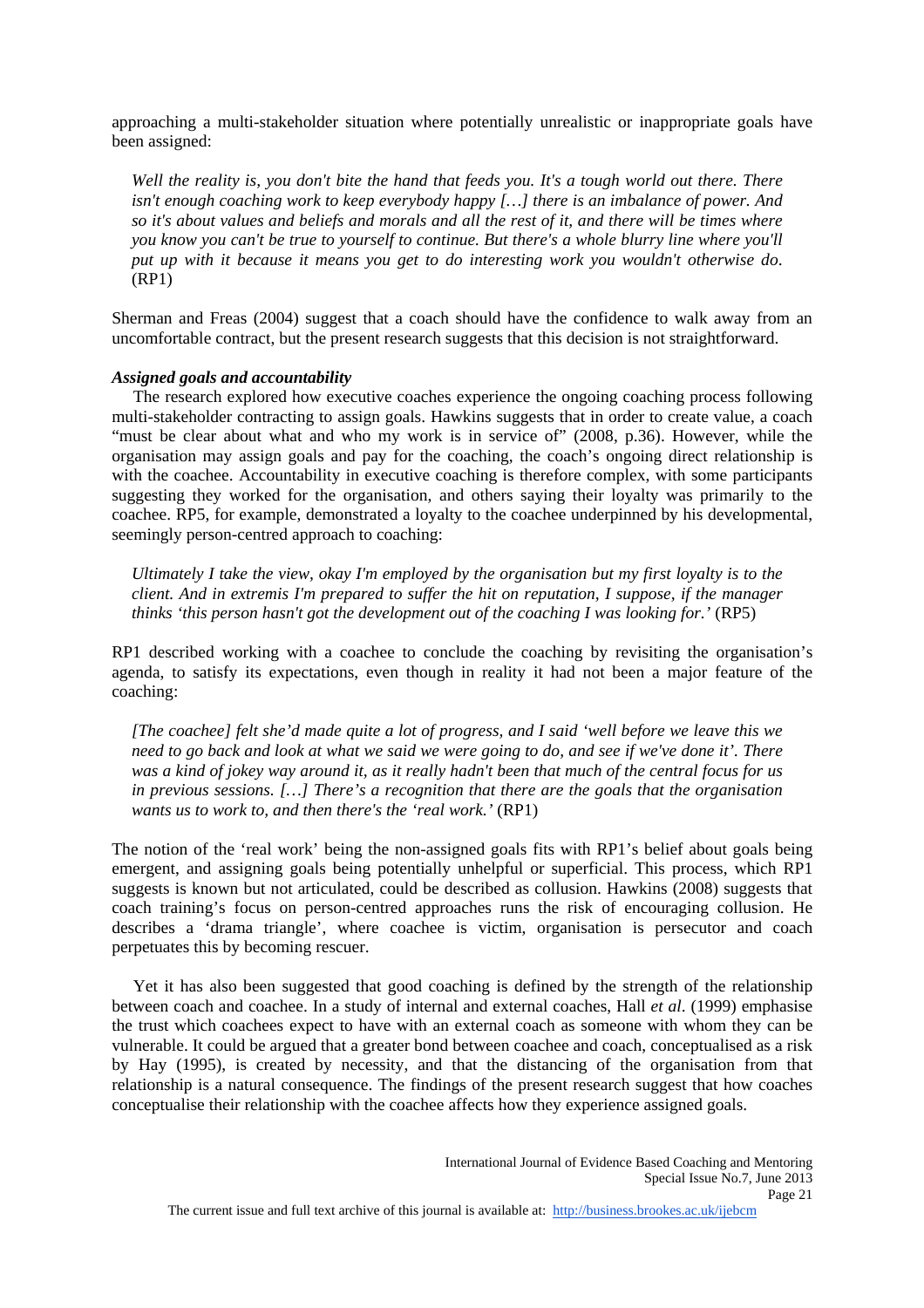Some participants emphasised a sense of responsibility towards the organisation, to deliver a return on their investment and to contribute to the organisation's goal or purpose. For some, this felt like an ethical imperative:

*I can't imagine that I could justify my fee without [assigned goals], how can you go and take all that money without finding out what you've been paid to do? I just don't understand and would not even attempt to do that.* (RP4)

RP4 suggested, however, that not all coaches have integrity or a sense of accountability, making her anxious about the reputation of the profession:

*I'm nervous about what's happening in the coaching industry at the moment. It's quick, it's cheap, it's fast and you can get away with taking money without being accountable, and then you drag the rest of us down.* (RP4)

 Of all the interviewees, RP6 put most emphasis on the organisation as the primary beneficiary of coaching, as opposed to the individual:

*So sometimes we are quite blunt in saying that the coaching is not for the individual's personal benefit. We can hope they grow from it and that for their personal development there is, of course, something that they find useful in the long term, but all the areas we talk about, it's to support the bigger goal.* (RP6)

For him, the individual is located in a larger system, articulated by assigned goals that align the coaching assignment with the organisation's strategy. Another participant, however, expressed a concern about a stigma surrounding coaches who prioritise the needs of the organisation, perceiving them as being "a bit mean or cut-throat because they're just thinking about who's paying them" (RP2). It therefore could be argued that the emphasis practice literature has put on person-centred approaches has affected the development of arguments for coaches prioritising the organisation, which in turn impacts on experiences of working with assigned goals.

# **Conclusion**

 The aim of the research was to explore the experiences of external executive coaches working with coachees' assigned goals. Goal-setting literature is complex and contradictory, consisting of theories stating the greater effectiveness of both self-set goals and assigned goals, as well as the differential impacts of various goal types. Coaching literature emphasises the importance of coachee-led goalsetting, drawing from an evidence base underpinned by andragogy and person-centred psychology. However, literature on executive coaching underlines the importance of delivering outcomes for both coachee and organisational agendas. It is acknowledged that organisations may assign executive coaching goals, and that this can be challenging. What has not been explored is the nature of this experience for the coach. The present research sought to address this.

 The findings suggest that when working with assigned goals, a major determinant of a coach's experience is not the nature of the goal, but rather his or her fundamental beliefs about goals and goalsetting. These are diverse. The research was not designed to determine the most effective type of goalsetting for coaching, whether defined and assigned, or emergent. However, for buyers of coaching, the varied findings suggest that it might be beneficial to reflect with their coaches on how they work with goals, and their reasoning for adopting particular methodologies or beliefs, to contribute to the management of expectations and to encourage reflexive and transparent ways of working.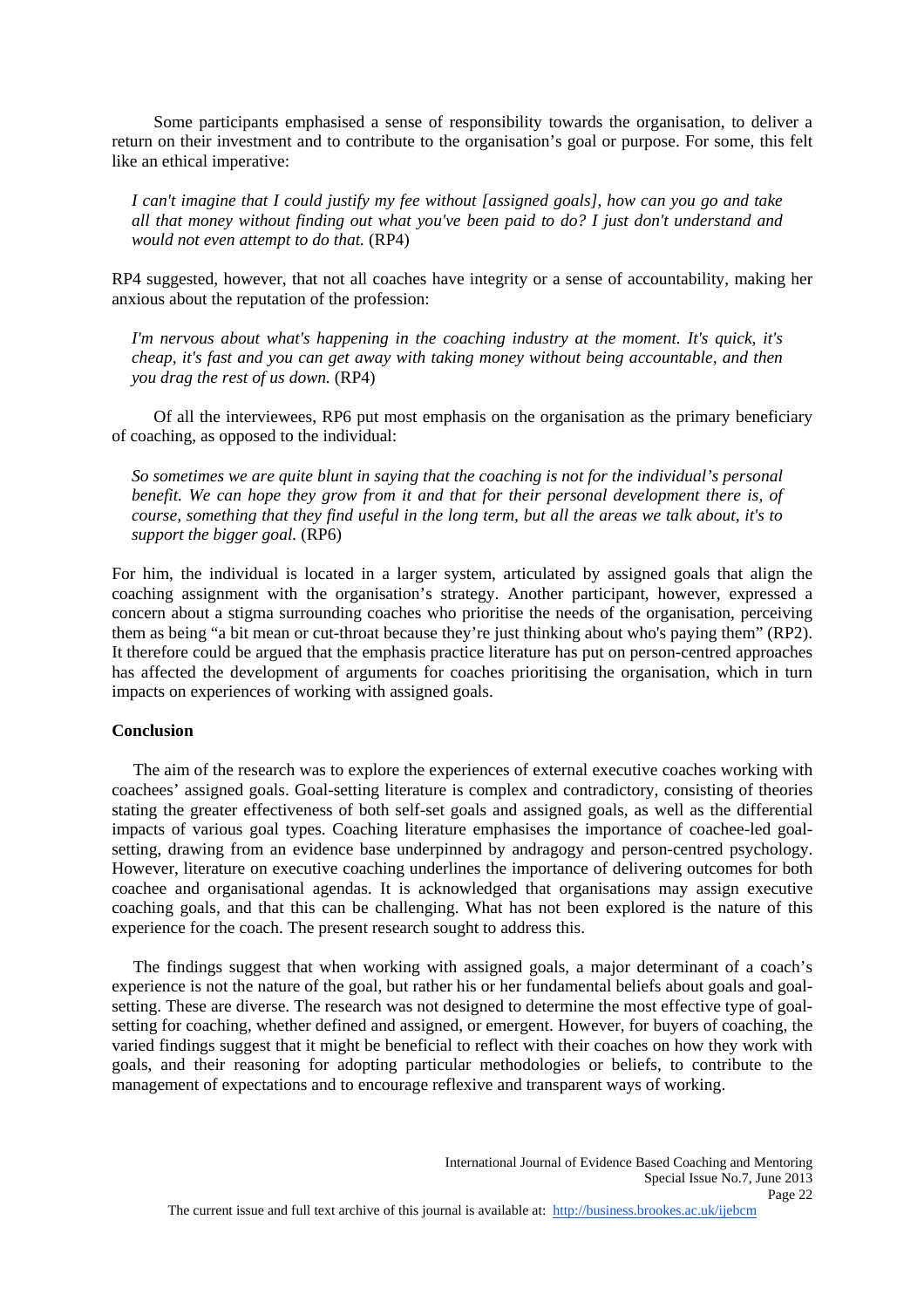A three-way meeting is a common process for contracting for goals in executive coaching. Participants noted that this can be a challenging meeting, but that there are also important benefits. The success of a three-way meeting is seen as linked to the skill of the coach, who facilitates the process. However, the engagement of both organisation and coachee is also crucial, and the process can be severely jeopardised should one party be unable or unwilling to contribute fully. Additionally, coaches' experiences of the multi-stakeholder contracting process in which coaching goals are assigned seem to not only be affected by their beliefs about goals, but also by the settings in which they operate. This includes the extent to which their beliefs are aligned with the organisation's culture and approach. The matching, and mismatching, of coaches' beliefs and organisational culture is an interesting concept with implications for training and practice, which has not been extensively explored. Future research could examine this.

 The findings highlight a complex dichotomy: the organisation employs the coach to deliver its objectives, and the coach does this by forming a relationship directly with the coachee, based on trust and confidentiality, to the exclusion of the organisation. Coaches conceptualise and respond to this dynamic in various ways. The research found that some coaches feel primarily accountable to the organisation investing in coaching, while others say that their priority is the coachee. Collusion between coach and coachee was presented in both negative and positive terms, as a threat to objectivity and productivity, and as an enabler of meaningful work. Further research could usefully explore this, and its practical and ethical implications for both buyers and recipients of coaching, as well as for coaches.

 As far as it is possible to tell, this is one of the first studies to examine the experiences of external executive coaches working with coachees' assigned goals. While the research only profiled the experiences of six coaches, the findings suggest that the issue is complex and highly varied, with implications for professional practice from coach, organisation and coachee perspectives. No judgements have been made about the different approaches described by the research participants. However, in a multi-sector profession in which many coaches work alone, it seems that the process of contracting for and managing assigned goals presents opportunities but also pitfalls, to which a less experienced or reflective coach may be vulnerable. This has implications for the profession in terms of standards and training.

 In conclusion, this study highlights the diversity and complexity of the experiences of external executive coaches working with coachees' assigned goals. It is hoped that future studies will build on this and further enhance the coaching professions' collective knowledge of a key component of the executive coaching process.

#### **References**

- Brunstein, J.C., 1993. Personal goals and subjective well-being: A longitudinal study. *Journal of Personality and Social Psychology*, 65(5), 1061–1070.
- Clutterbuck, D., 2010. Coaching reflection: the liberated coach. *Coaching: An International Journal of Theory, Research and Practice*, 3(1), 73–81.
- Coutu, D. & Kauffman, C., 2009. What Can Coaches Do for You? *Harvard Business Review*, (January),91–97.
- Cox, E., 2006. An adult learning approach to coaching. In D. Stober & A. M. Grant, eds. *Evidence based coaching handbook*. New Jersey: John Wiley, 193–217.
- Coyle, A., 2007. Introduction to qualitative psychological research. In E. Lyons & A. Coyle, eds. *Analysing qualitative data in psychology*. London: Sage Publications Ltd, 9–34.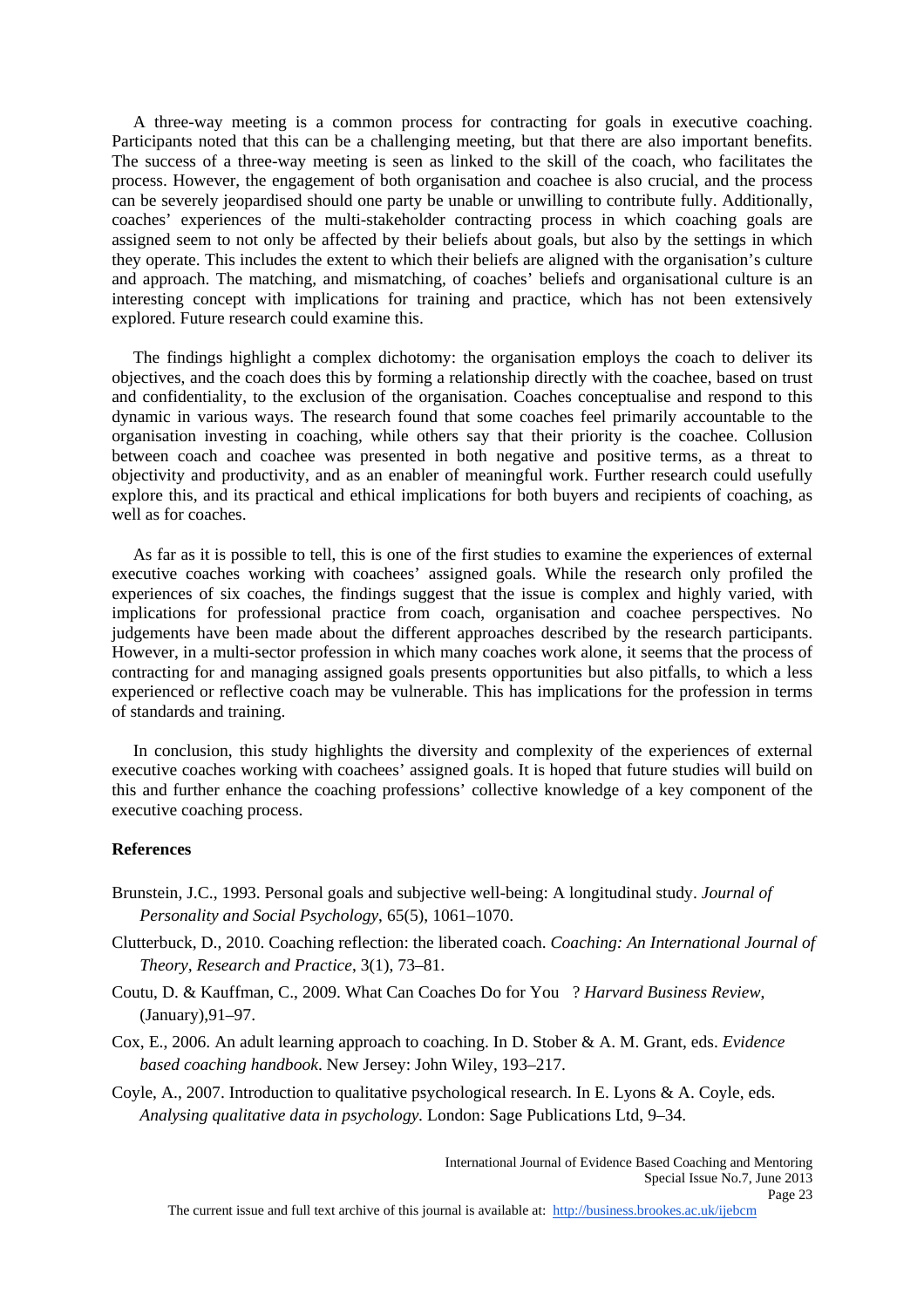- Deci, E. & Ryan, R., 2000. The "What" and "Why" of goal pursuits: Human needs and the selfdetermination of behavior. *Psychological Inquiry*, 11(4),227–268.
- Hall, D.T., Otazo, K.L. & Hollenbeck, G.P., 1999. Behind closed doors: what really happens in exective coaching. *Organizational Dynamics*, Winter,39–53.
- Hawkins:, 2008. The coaching profession: some of the key challenges. *Coaching: An International Journal of Theory, Research and Practice*, 1(1),28–38.
- Hawkins: & Shohet, R., 2006. *Supervision in the helping professions* 3rd ed., Maidenhead: Open University Press.
- Hay, J., 2007. *Reflective practice for supervision and coaches*, Maidenhead: Open University Press.
- Hay, J., 1995. *Transformational mentoring*, Maidenhead: McGraw-Hill.
- Hefferon, K. & Gil-Rodriguez, E., 2011. Methods: Interpretative phenomenological analysis. *The Psychologist*, 24(10),756–760.
- Jarvis, J., 2004. *Coaching and buying coaching services: a guide*, London: Chartered Institute of Personnel and Development.
- Jinks, D. & Dexter, J., 2012. What do you really want: An examination of the pursuit of goal setting in coaching. *International Journal of Evidence Based Coaching and Mentoring*, 10(2),100–110.
- Kehr, H.M., 2004. Implicit/explicit motive discrepancies and volitional depletion among managers. *Personality and Social Psychology Bulletin*, 30(3),315–27.
- Knights, A. & Poppleton, A., 2007. *Research insight: Coaching in organisations*, London: Chartered Institute of Personnel and Development.
- Latham, G.P., 2007. *Work motivation: history, theory, research, and practice*, California: Sage Publications, Inc.
- Lester, S., 1999. *An introduction to phenomenological research*, Taunton.
- Locke, E.A. & Latham, G.P., 1990. *A theory of goal setting and task performance*, New Jersey: Prentice-Hall Inc.
- Locke, E.A., Latham, G.P. & Erez, M., 1988. The determinants of goal commitment. *Academy of Management Review*, 13(1),23–39.
- McLeod, J., 2001. *Qualitative research in counselling and psychotherapy*, London: Sage Publications Ltd.
- Moen, F. & Skaalvik, E., 2009. The effect from executive coaching on performance psychology. *International Journal of Evidence Based Coaching and Mentoring*, 7(2),31–49.
- Moustakas, C., 1994. *Phenomenological research methods*, London: Sage Publications.
- Ogilvy, H. & Ellam-Dyson, V., 2012. Line management involvement in coaching: Help or hindrance? A content analysis study. *International Coaching Psychology Review*, 7(1),39–54.
- Osman, M., 2012. The effects of self set or externally set goals on learning in an uncertain environment. *Learning and Individual Differences*, 22(5),575–584.
- Passmore, J. & Fillery-Travis, A., 2011. A critical review of executive coaching research: a decade of progress and what's to come. *Coaching: An International Journal of Theory, Research and Practice*, 4(2),70–88.
- Reid, K., Flowers: & Larkin, M., 2005. Exploring lived experience. *The Psychologist*, 18(1),20–23.
- Rogers, J., 2008. *Coaching skills: A handbook* 2nd ed., Maidenhead: Open University Press.

International Journal of Evidence Based Coaching and Mentoring Special Issue No.7, June 2013 Page 24

The current issue and full text archive of this journal is available at: http://business.brookes.ac.uk/ijebcm